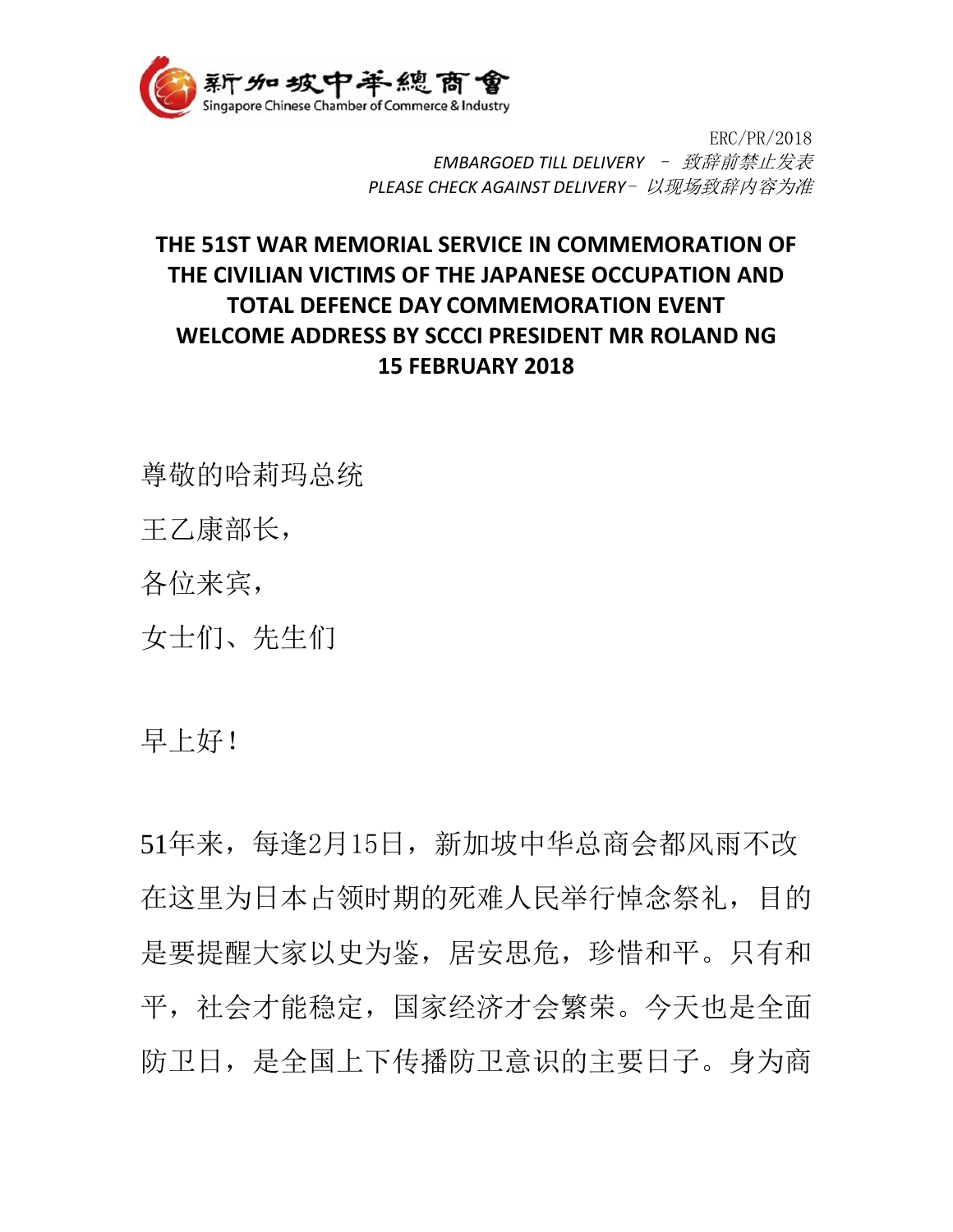

界领导,总商会承诺全力支持全面防卫,特别是经济与 社会防卫方面,我们义不容辞,只有全民一心,在各自 岗位上保卫家国,我们才能守住和平。接下来我以英语 发言。

Madam President Halimah Yacob

Mr Ong Ye Kung, Minister for Education and Second Minister for Defence

Distinguished guests

Ladies and Gentlemen

1. Thank you for joining us this morning at the Civilian War Memorial service. Since our late founding Prime Minister Mr Lee Kuan Yew unveiled this memorial in 1967, we have gathered here every year on the  $15<sup>th</sup>$  of February – the day Singapore fell to the Japanese 76 years ago – to remember those who lost their lives during the Japanese Occupation.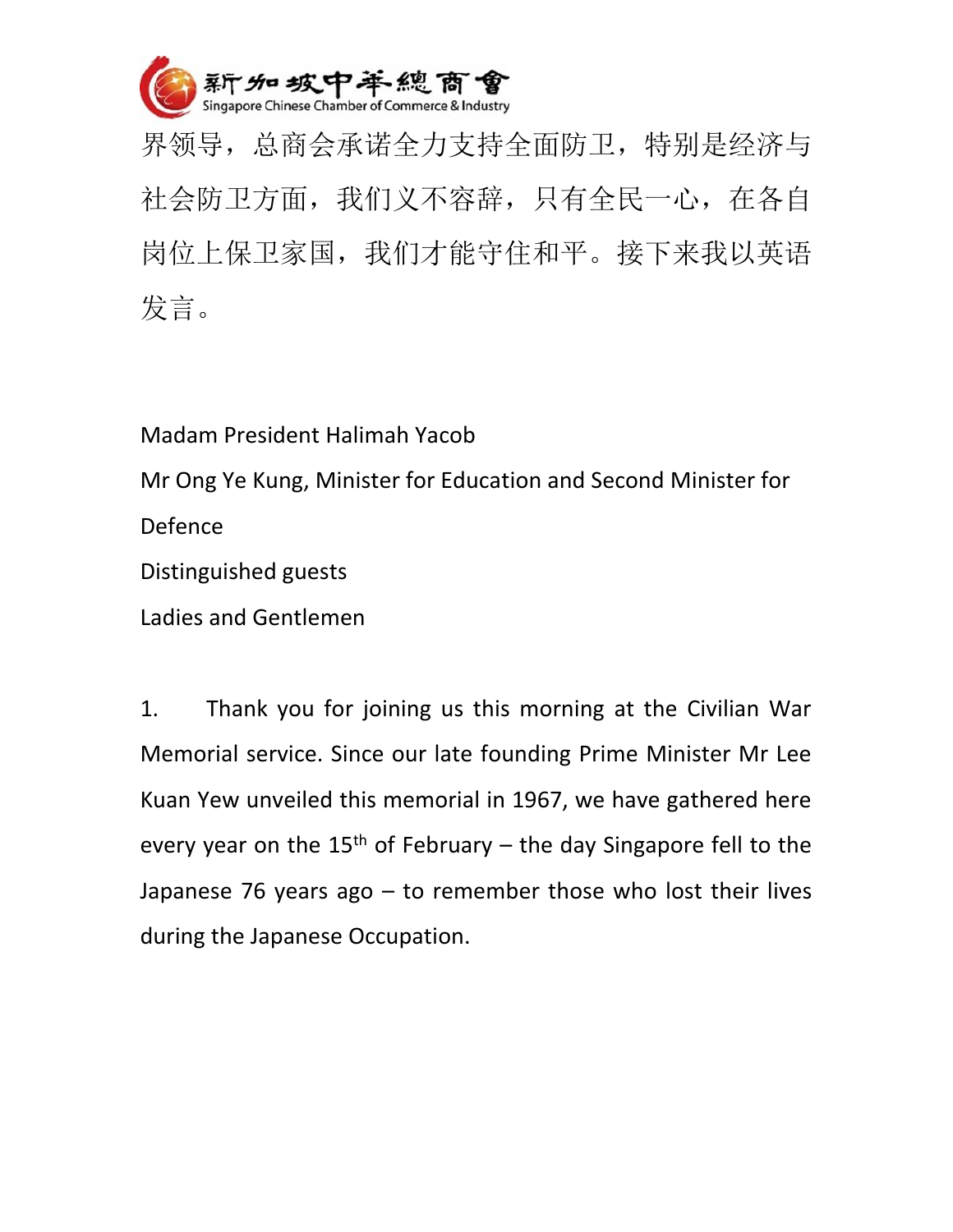

2. This year, for the first time in 51 years, we are holding our memorial service in conjunction with the Total Defence Day Commemoration Event. It is only fitting that we do so, as the story of the Civilian War Memorial is a good example of Total Defence in action. It shows the resolve of Singapore, as a young nation, to never forget, stay united, and rise above one of the darkest times of our history to build a better and brighter future together. For the business community, we appreciate the peace we now have and the importance of defending our country.

3. The idea for a civilian war memorial came about when, in 1962, remains of civilian victims of the Japanese Occupation were discovered in many places around Singapore. The leaders of the Singapore Chinese Chamber of Commerce & Industry rallied the community together to build a memorial and give these victims a dignified resting place. We witnessed generosity and stewardship, with the funds to build the memorial coming from members of the public, the business community and the Government. We saw harmony and understanding, where the initial decision to cremate the remains of civilian victims was abandoned in favour of burial, out of respect for different communities. We saw people of all